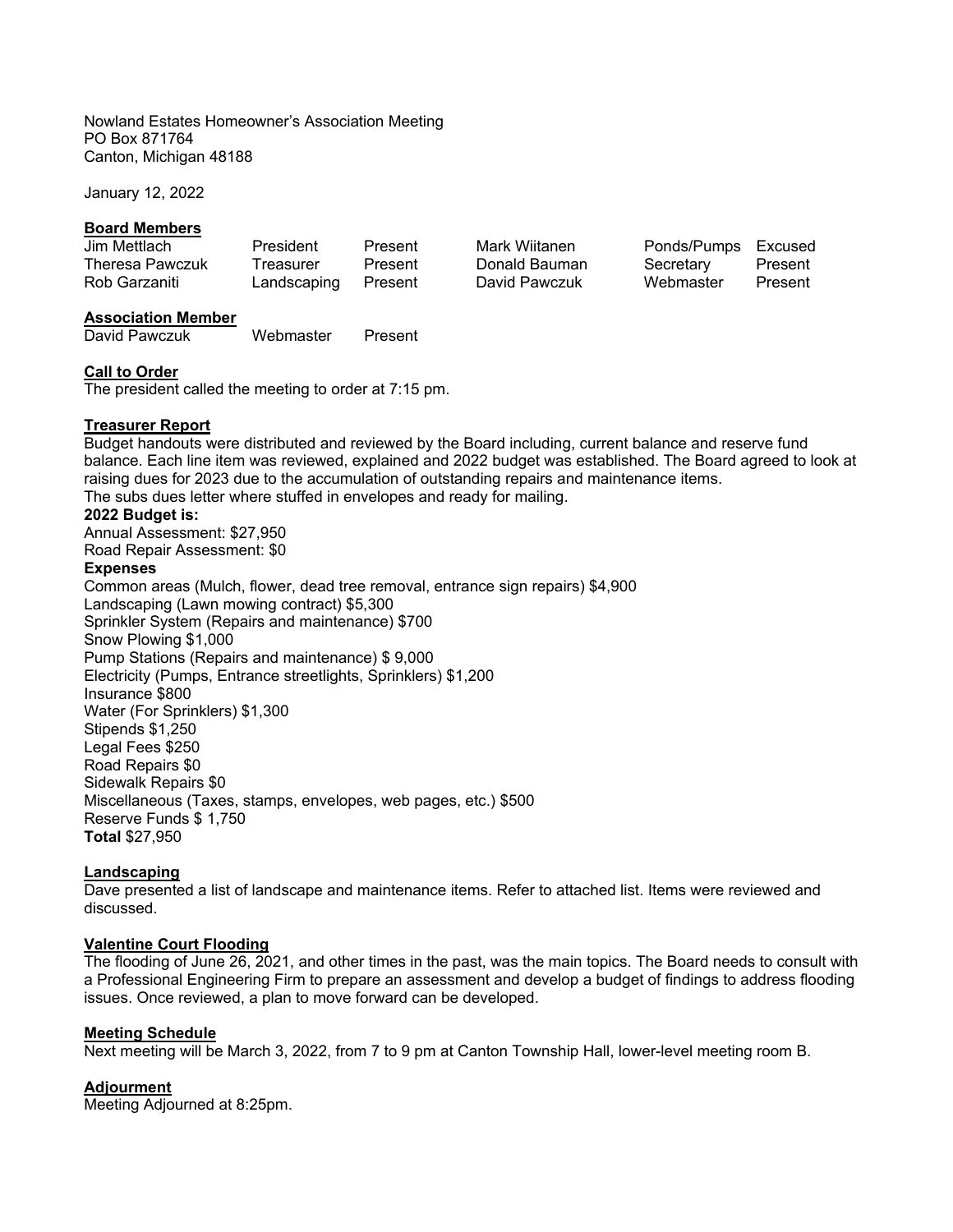Don Bauman Secretary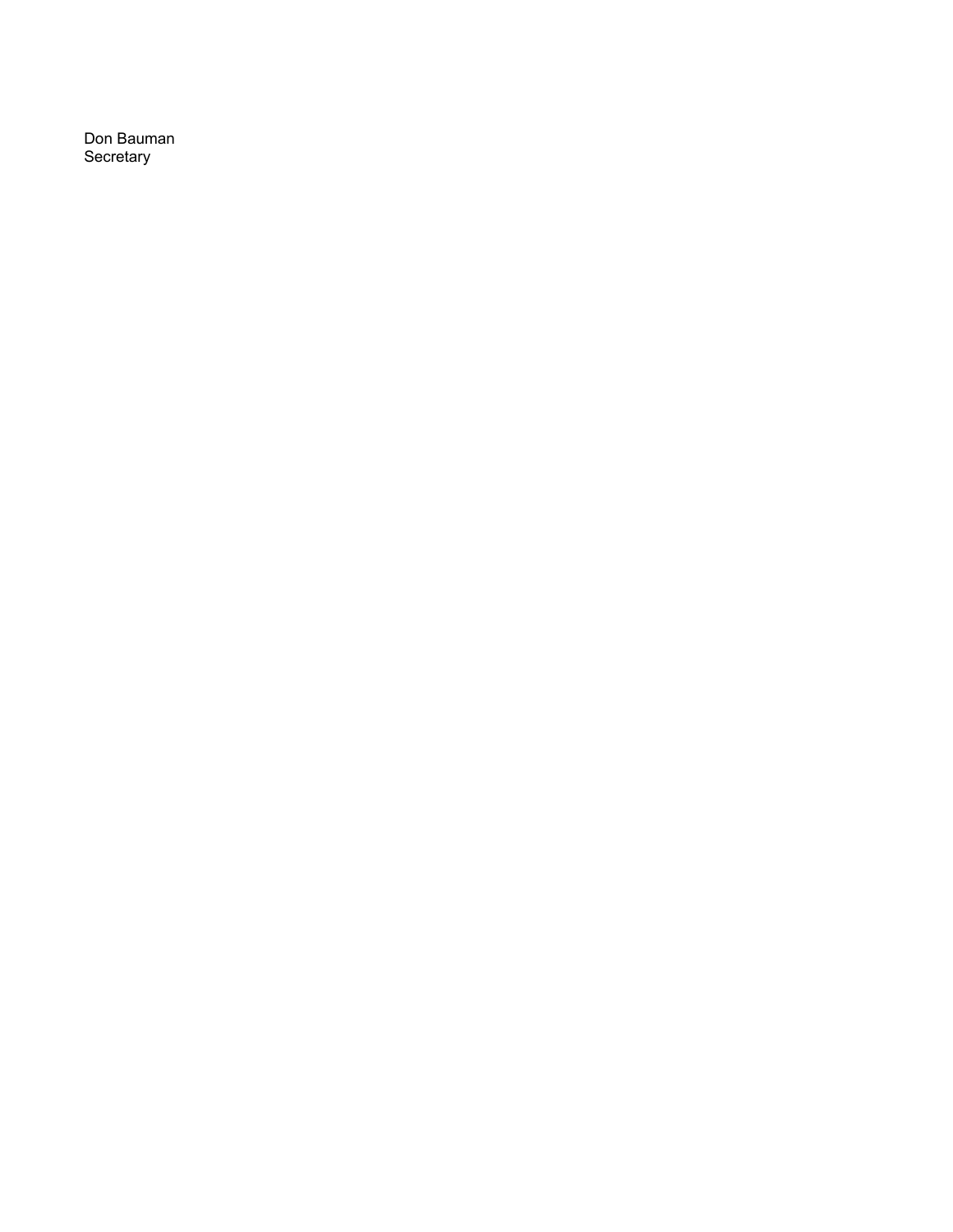| Nowland Court<br>Pond | Inspection to determine if any service is needed.                                                                                                                                                                                                          | Don't know condition of this pond or it's pipingshould inspect at<br>least.           |
|-----------------------|------------------------------------------------------------------------------------------------------------------------------------------------------------------------------------------------------------------------------------------------------------|---------------------------------------------------------------------------------------|
| Monuments             | Stone facings need repair                                                                                                                                                                                                                                  | Need to get quctes, funds, and repairs.                                               |
| <b>Tree Trimming</b>  | Re-establish adequate vehicle sight lines between Palmer Road and sidewalk, just<br>west of Nowland Drive.                                                                                                                                                 | Tree foliage blocks view from Nowland Drive to the west.                              |
|                       | Trim branches over sidewalk on Sheldon, south of Nowland Drive                                                                                                                                                                                             | Low                                                                                   |
| Tree and Shrub        | Review and determine where pruning and replacements are needed                                                                                                                                                                                             | Many areas are old, overgrown, and missing many original plantings.                   |
| Roads: 2023           | Agreement signed by Supervisor Hudak 9/27/21.<br>6/1/2021: \$2,500 paid to Canton Township. Agreement and Scope of Work<br>submitted. Work will be done in 2023 due to high demand<br>11/23/21: Signed and notorized agreement received from the township. | Next step is to meet with township engineers.<br>Timing to be determined by lownship. |
| <b>Water Boxes</b>    | Is it possible to repair or replace the boxes because they are unsightly and may be<br>damaged.                                                                                                                                                            | Old and worn appearances and function.                                                |
|                       |                                                                                                                                                                                                                                                            |                                                                                       |
|                       |                                                                                                                                                                                                                                                            |                                                                                       |
|                       |                                                                                                                                                                                                                                                            |                                                                                       |
|                       |                                                                                                                                                                                                                                                            |                                                                                       |
|                       |                                                                                                                                                                                                                                                            |                                                                                       |
|                       |                                                                                                                                                                                                                                                            |                                                                                       |